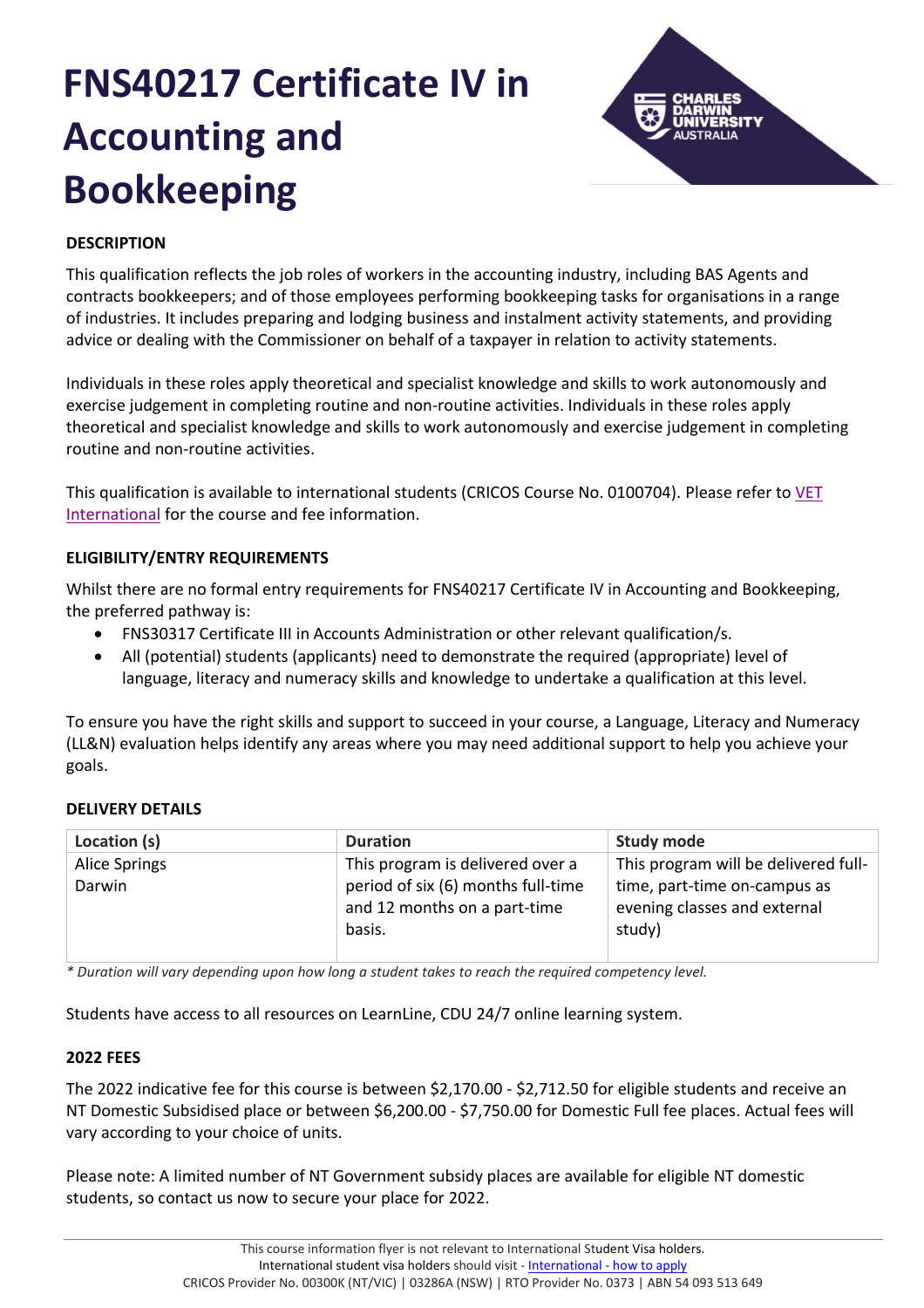Fees are subject to change annually. Indicative government-subsidised and full course fees are shown on this document. For further clarification and information on fees, payment options, instalment plans, and refunds, contact CDU on 1800 061 963 or refer to [VET Fees and Payments.](https://www.cdu.edu.au/current-students/student-admin/fees-payments)

#### **ASSESSMENT**

Assessments vary with each unit. You will be provided with an assessment guide.

#### **RECOGNITION OF PRIOR LEARNING (RPL)**

RPL is a process that determines whether the skills, knowledge and experience you've gained through your previous study, work or life experience can count towards a vocational training qualification at CDU. For more information, [VET RPL.](https://www.cdu.edu.au/study/vocational-education-training/rpl)

#### **RESOURCES**

Students will be required to purchase set texts. A complete booklist detailing the required textbooks and where they can be purchased, will be provided prior to enrolment.

Learning materials and assessments are available for students through Learnline. Therefore, students must have access to a computer. It is expected that students will spend an additional four (4) to five (5) hours a week per unit reading and reviewing materials and completing assessment tasks via Learnline at home or work.

# **STUDY AND CAREER PATHWAYS**

Further training pathways from FNS40217 Certificate IV in Accounting and Bookkeeping include but are not limited to the FNS50215 Diploma of Accounting. On completion of this qualification credit(s) may be available into Higher Education courses.

Possible job titles relevant to this qualification include:

- Bookkeeper
- Finance officer
- Senior accounts clerk/officer
- BAS agent
- Accounts Administrator
- Accounts Manager

# **QUALIFICATION CONTENT**

To achieve a FNS40217 Certificate IV in Accounting and Bookkeeping a total of thirteen (13) units of competency must be completed comprising eight (8) core and five (5) elective units as detailed in the packaging rules and listed below

#### **CORE UNITS**

| BSBFIA401 | Prepare financial reports                                                  |
|-----------|----------------------------------------------------------------------------|
| BSBSMB412 | Introduce cloud computing into business operations                         |
| FNSACC311 | Process financial transactions and extract interim reports                 |
| FNSACC312 | Administer subsidiary accounts and ledgers                                 |
| FNSACC408 | Work effectively in the accounting and bookkeeping industry                |
| FNSACC416 | Set up and operate a computerised accounting system                        |
| FNSTPB401 | Complete business activity and instalment activity statements <sup>1</sup> |
| FNSTPB402 | Establish and maintain payroll systems <sup>1</sup>                        |

FNS40217 Certificate IV in Accounting and Bookkeeping

2022 - Version 15 Page 2 of 3